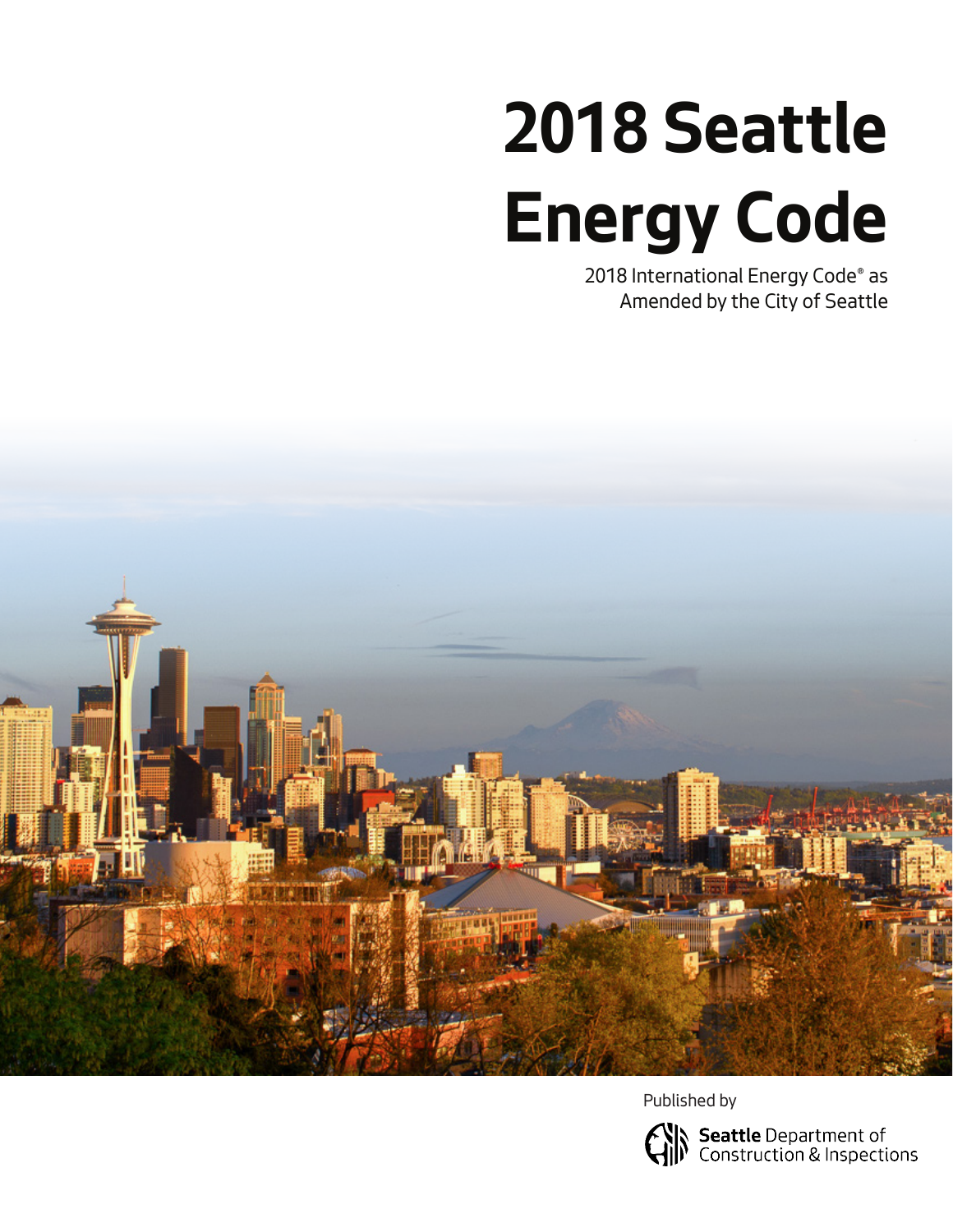2018 Seattle Energy Code

Based on the 2018 Washington State Energy Code as Amended by The City of Seattle

First Printing: March 2021

#### COPYRIGHT © 2017 by INTERNATIONAL CODE COUNCIL, INC.

ALL RIGHTS RESERVED. This 2018 *Seattle Energy Code* contains substantial copyrighted material of the International Code Council, Inc., and/or its affiliates. Without advance written permission from the ICC, no part of this book may be reproduced, distributed or transmitted in any form or by any means, including, without limitation, electronic, optical or mechanical means (by way of example, and not limitation, photocopying, or recording by or in an information storage retrieval system). For information on use rights and permissions, please contact: ICC Publications, 4051 Flossmoor Road, Country Club Hills, IL 60478. Phone 1-888-ICC-SAFE (422-7233).

Trademarks: "International Code Council," the "International Code Council" logo, "ICC," the "ICC" logo, "International Energy Conservation Code," "IECC" and other names and trademarks appearing in this book are registered trademarks of the International Code Council, Inc., and/or its licensors (as applicable), and may not be used without permission.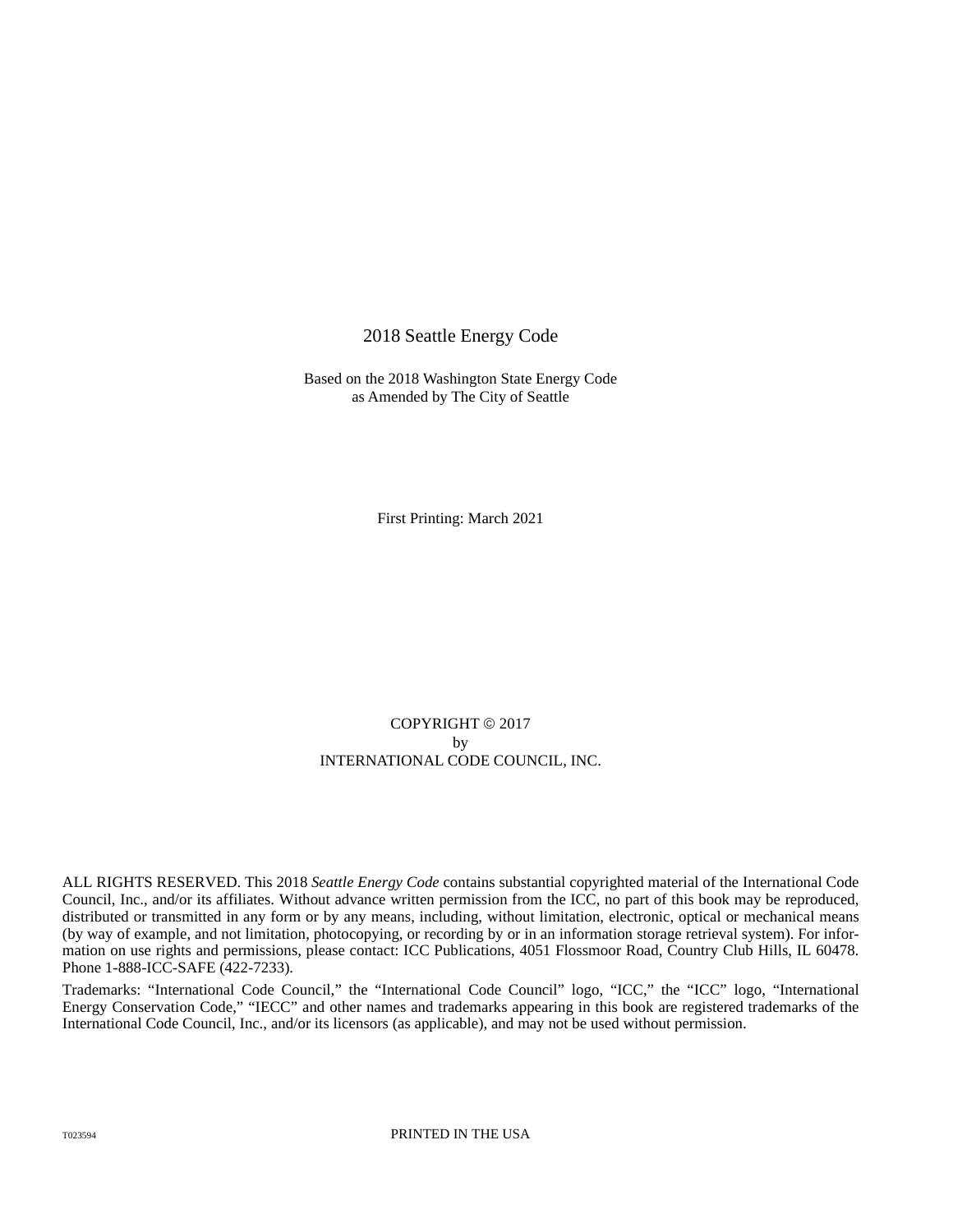# **PREFACE**

## **Introduction**

The *International Energy Conservation Code* (IECC ) establishes minimum requirements for energy-efficient buildings using prescriptive and performance-related provisions. It is founded on broad-based principles that make possible the use of new materials and new energy-efficient designs. This 2018 edition is fully compatible with all of the *International Codes* (I-Codes ) published by the International Code Council<sup>®</sup> (ICC<sup>®</sup>), including the International Building Code<sup>®</sup>, Interna*tional Existing Building Code , International Fire Code , International Fuel Gas Code , International Green Construction Code®*, *International Mechanical Code , International Plumbing Code , International Private Sewage Disposal Code , International Property Maintenance Code , International Residential Code , International Swimming Pool and Spa Code* , *International Wildland-Urban Interface* Code®, International Zoning Code® and International Code Council Performance Code®.

This code contains separate provisions for commercial buildings and for low-rise residential buildings (3 stories or less in height above grade). Each set of provisions, IECC—Commercial Provisions and IECC—Residential Provisions, is separately applied to buildings within its respective scope. Each set of provisions is to be treated separately. Each contains a Scope and Administration chapter, a Definitions chapter, a General Requirements chapter, a chapter containing energy efficiency requirements and existing building provisions applicable to buildings within its scope.

The I-Codes, including this *International Energy Conservation Code*, are used in a variety of ways in both the public and private sectors. Most industry professionals are familiar with the I-Codes as the basis of laws and regulations in communities across the U.S. and in other countries. However, the impact of the codes extends well beyond the regulatory arena, as they are used in a variety of nonregulatory settings, including:

- Voluntary compliance programs such as those promoting sustainability, energy efficiency and disaster resistance.
- The insurance industry, to estimate and manage risk, and as a tool in underwriting and rate decisions.
- Certification and credentialing of individuals involved in the fields of building design, construction and safety.
- Certification of building and construction-related products.
- U.S. federal agencies, to guide construction in an array of government-owned properties.
- Facilities management.
- "Best practices" benchmarks for designers and builders, including those who are engaged in projects in jurisdictions that do not have a formal regulatory system or a governmental enforcement mechanism.
- College, university and professional school textbooks and curricula.
- Reference works related to building design and construction.

In addition to the codes themselves, the code development process brings together building professionals on a regular basis. It provides an international forum for discussion and deliberation about building design, construction methods, safety, performance requirements, technological advances and innovative products.

#### **Development**

This 2018 edition presents the code as originally issued, with changes reflected in the 2000 through 2015 editions and further changes approved through the ICC Code Development Process through 2017. A new edition such as this is promulgated every 3 years.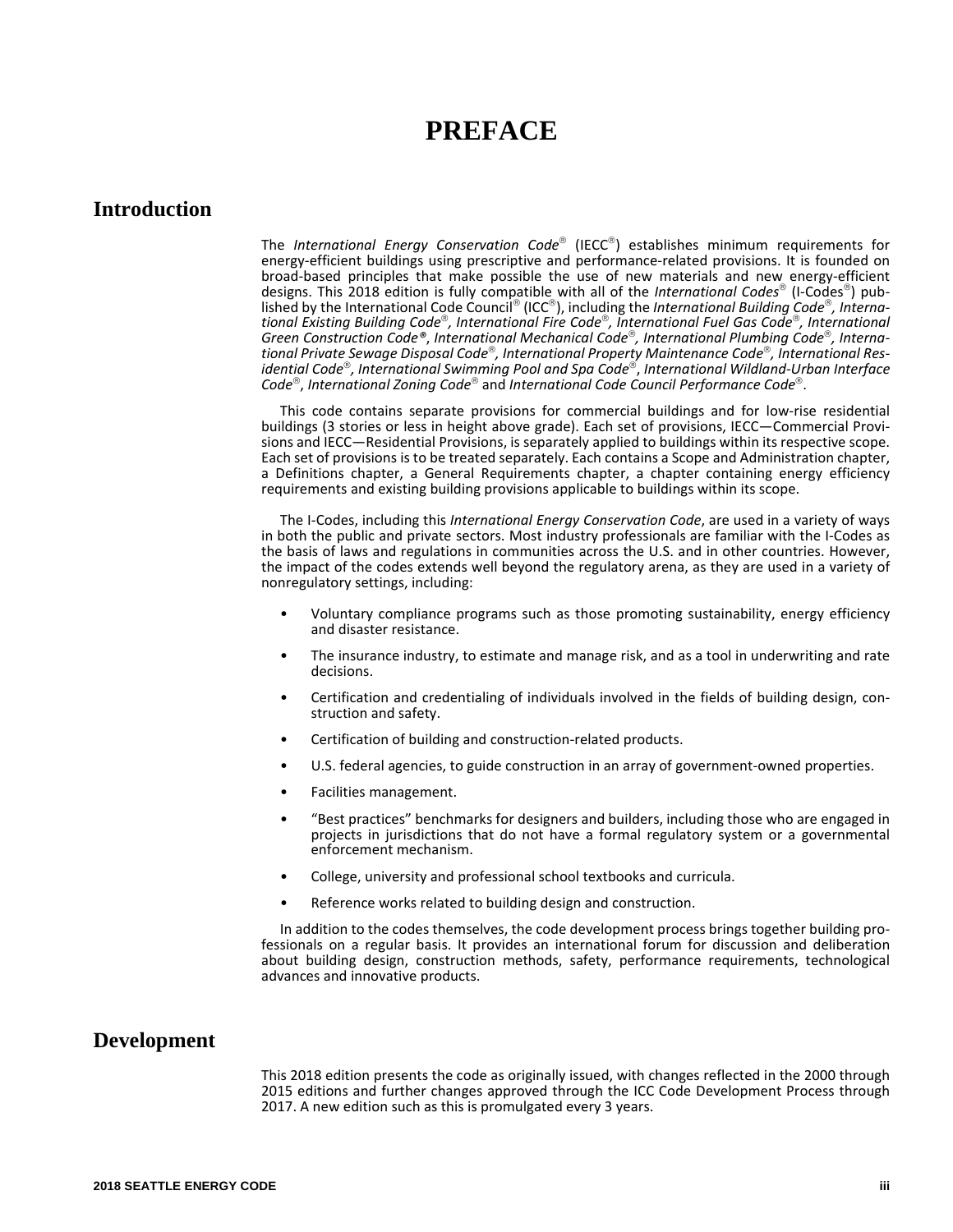This code is founded on principles intended to establish provisions consistent with the scope of an energy conservation code that adequately conserves energy; provisions that do not unnecessarily increase construction costs; provisions that do not restrict the use of new materials, products or methods of construction; and provisions that do not give preferential treatment to particular types or classes of materials, products or methods of construction.

#### **Maintenance**

The *International Energy Conservation Code* is kept up to date through the review of proposed changes submitted by code enforcement officials, industry representatives, design professionals and other interested parties. Proposed changes are carefully considered through an open code development process in which all interested and affected parties may participate.

The ICC Code Development Process reflects principles of openness, transparency, balance, due process and consensus, the principles embodied in OMB Circular A-119, which governs the federal government's use of private-sector standards. The ICC process is open to anyone; there is no cost to participate, and people can participate without travel cost through the ICC's cloud-based app, cdp-Access<sup>®</sup>. A broad cross section of interests are represented in the ICC Code Development Process. The codes, which are updated regularly, include safeguards that allow for emergency action when required for health and safety reasons.

In order to ensure that organizations with a direct and material interest in the codes have a voice in the process, the ICC has developed partnerships with key industry segments that support the ICC's important public safety mission. Some code development committee members were nominated by the following industry partners and approved by the ICC Board:

- National Association of Home Builders (NAHB)
- National Multifamily Housing Council (NMHC)

The code development committees evaluate and make recommendations regarding proposed changes to the codes. Their recommendations are then subject to public comment and council-wide votes. The ICC's governmental members—public safety officials who have no financial or business interest in the outcome—cast the final votes on proposed changes.

The contents of this work are subject to change through the code development cycles and by any governmental entity that enacts the code into law. For more information regarding the code development process, contact the Codes and Standards Development Department of the International Code Council.

While the I-Code development procedure is thorough and comprehensive, the ICC, its members and those participating in the development of the codes disclaim any liability resulting from the publication or use of the I-Codes, or from compliance or noncompliance with their provisions. The ICC does not have the power or authority to police or enforce compliance with the contents of this code.

# **Code Development Committee Responsibilities (Letter Designations in Front of Section Numbers)**

In each code development cycle, proposed changes to the code are considered at the Committee Action Hearings by the applicable International Code Development Committee. The IECC—Commercial Provisions (sections designated with a "C" prior to the section number) are primarily maintained by the Commercial Energy Code Development Committee. The IECC—Residential Provisions (sections designated with an "R" prior to the section number) are maintained by the Residential Energy Code Development Committee. This is designated in the chapter headings by a [CE] and [RE], respectively.

Maintenance responsibilities for the IECC are designated as follows:

[CE] = International Commercial Energy Conservation Code Development Committee

[RE] = International Residential Energy Conservation Code Development Committee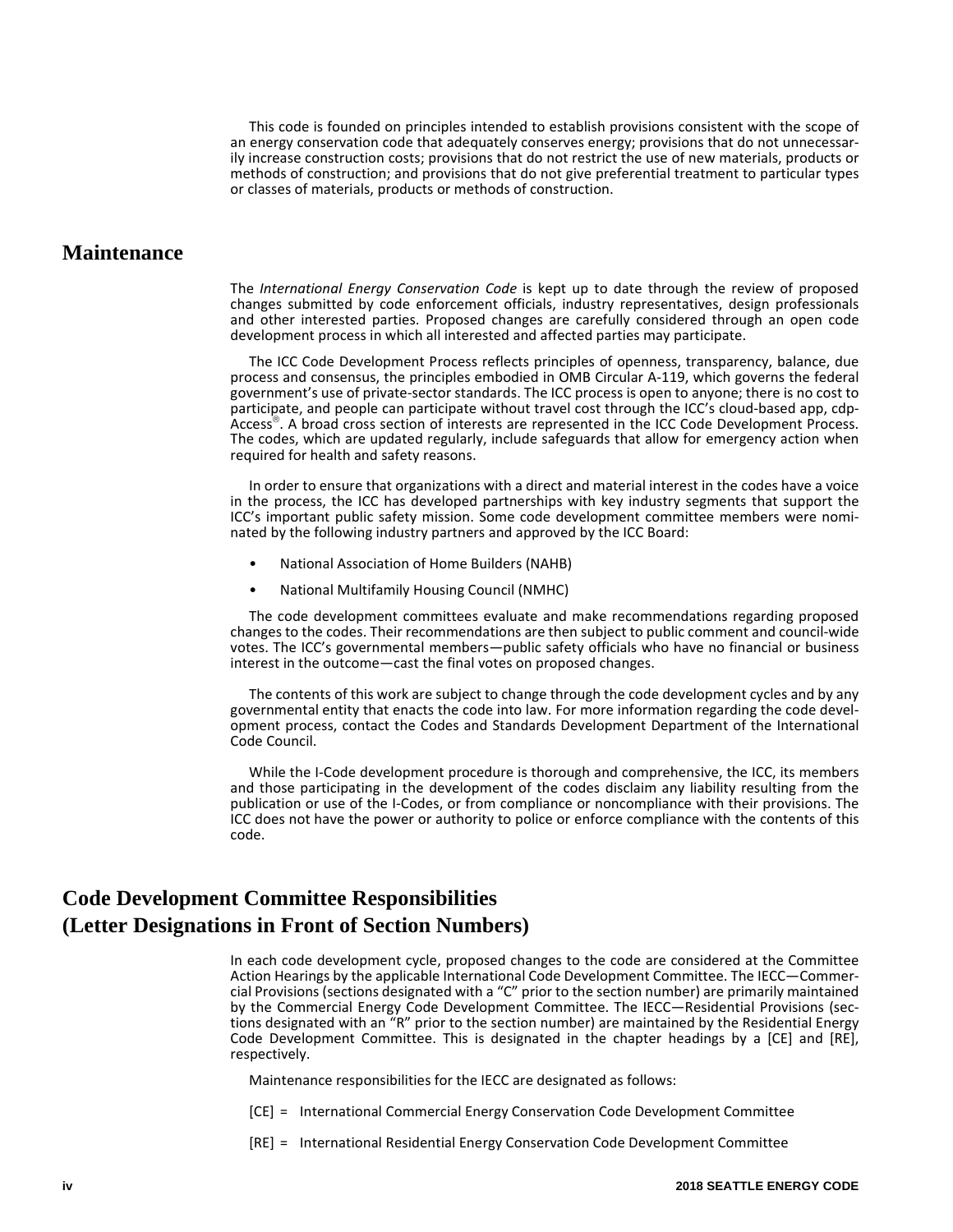For the development of the 2021 edition of the I-Codes, there will be two groups of code development committees and they will meet in separate years.

|                                                                                                                                                                                                 | <b>Group B Codes</b>                                                                                                                                                            |
|-------------------------------------------------------------------------------------------------------------------------------------------------------------------------------------------------|---------------------------------------------------------------------------------------------------------------------------------------------------------------------------------|
| <b>Group A Codes</b>                                                                                                                                                                            |                                                                                                                                                                                 |
| (Heard in 2018, Code Change Proposals                                                                                                                                                           | (Heard in 2019, Code Change Proposals                                                                                                                                           |
| Deadline: January 8, 2018)                                                                                                                                                                      | Deadline: January 7, 2019)                                                                                                                                                      |
| <b>International Building Code</b><br>- Egress (Chapters 10, 11, Appendix E)<br>- Fire Safety (Chapters 7, 8, 9, 14, 26)<br>- General (Chapters 2-6, 12, 27-33,<br>Appendices A, B, C, D, K, N) | Administrative Provisions (Chapter 1 of all<br>codes except IECC, IRC and IgCC, administra-<br>tive updates to currently referenced stan-<br>dards, and designated definitions) |
| <b>International Fire Code</b>                                                                                                                                                                  | <b>International Building Code</b><br>- Structural (Chapters 15-25, Appendices F,<br>G, H, I, J, L, M                                                                           |
| International Fuel Gas Code                                                                                                                                                                     | <b>International Existing Building Code</b>                                                                                                                                     |
| International Mechanical Code                                                                                                                                                                   | <b>International Energy Conservation Code-</b><br><b>Commercial</b>                                                                                                             |
| International Plumbing Code                                                                                                                                                                     | <b>International Energy Conservation Code-</b><br><b>Residential</b><br>- IECC-Residential<br>- IRC-Energy (Chapter 11)                                                         |
| <b>International Property Maintenance Code</b>                                                                                                                                                  | <b>International Green Construction Code</b><br>(Chapter 1)                                                                                                                     |
| International Private Sewage Disposal Code                                                                                                                                                      | <b>International Residential Code</b><br>- IRC-Building (Chapters 1-10,<br>Appendices E, F, H, J, K, L, M, O, Q, R, S, T)                                                       |
| <b>International Residential Code</b><br>- IRC-Mechanical (Chapters 12-23)<br>- IRC-Plumbing (Chapters 25-33,<br>Appendices G, I, N, P)                                                         |                                                                                                                                                                                 |
| <b>International Swimming Pool and Spa Code</b>                                                                                                                                                 |                                                                                                                                                                                 |
| International Wildland-Urban Interface Code                                                                                                                                                     |                                                                                                                                                                                 |
| <b>International Zoning Code</b>                                                                                                                                                                |                                                                                                                                                                                 |
| Note: Proposed changes to the ICC Performance Code™ will be heard by the code development committee noted in brack-<br>ets [] in the text of the ICC Performance Code™.                         |                                                                                                                                                                                 |

#### **2021 ICC CODE CHANGE PROPOSAL GROUPS**

# **Marginal Markings**

- = Indicates where a paragraph or item has been deleted from the requirements of the 2018 *Washington State Energy Code.*
- $* =$  Indicates that text or a table has been relocated within the code.
- \*\* = Indicates that the text or table immediately following has been relocated there from else-<br>where in the sode where in the code.

Underlining indicates text that Seattle has added to the *Washington State Energy Code.*

Strikethrough indicates text that Seattle has deleted from the *Washington State Energy Code.*

Solid vertical lines in the margins within the body of the code indicate a technical change from the requirements of the 2015 edition of the *Washington State Energy Code* or *Seattle Energy Code*.

# **Coordination of the International Codes**

The coordination of technical provisions is one of the strengths of the ICC family of model codes. The codes can be used as a complete set of complementary documents, which will provide users with full integration and coordination of technical provisions. Individual codes can also be used in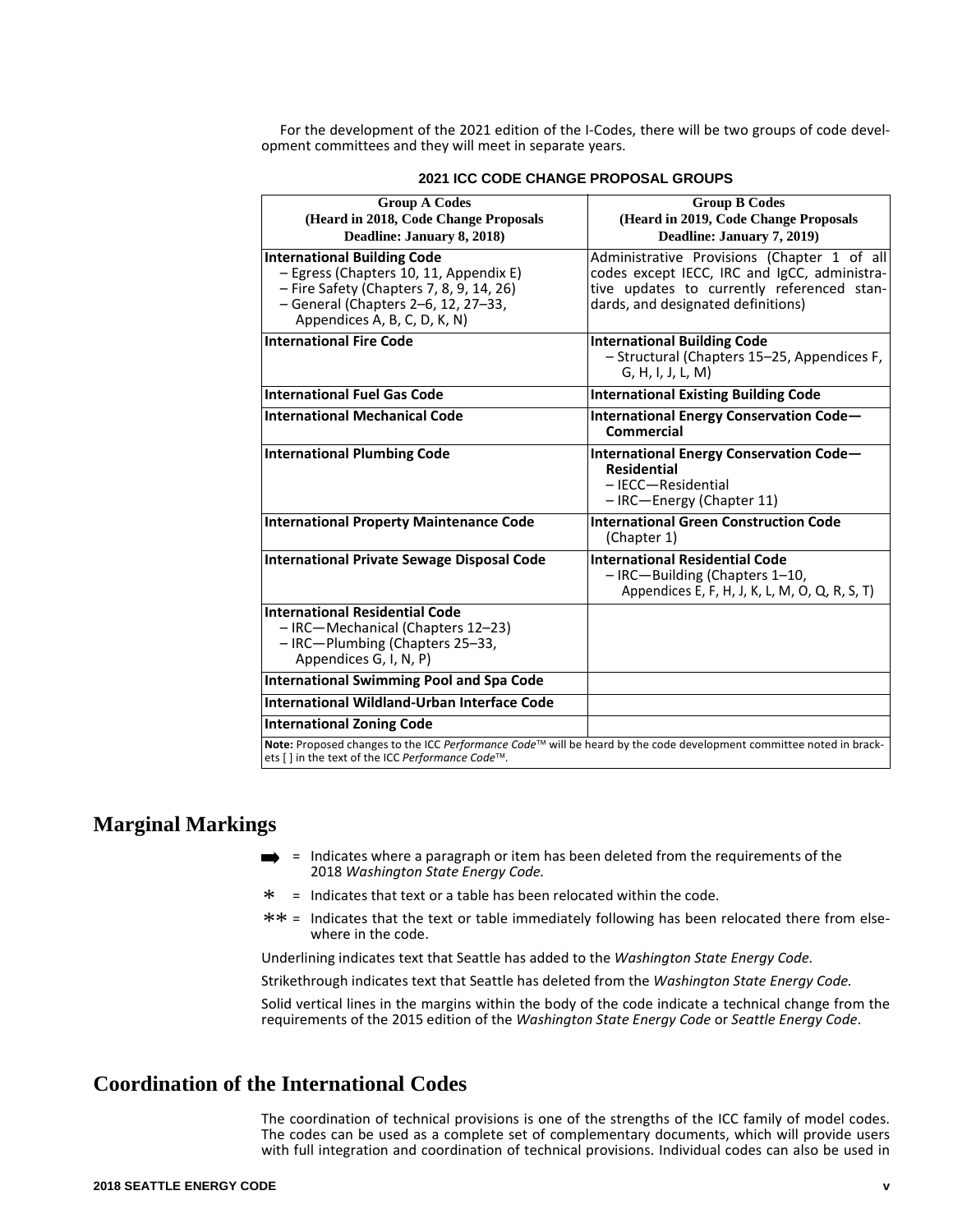subsets or as stand-alone documents. To make sure that each individual code is as complete as possible, some technical provisions that are relevant to more than one subject area are duplicated in some of the model codes. This allows users maximum flexibility in their application of the I-Codes.

# **Italicized Terms**

Selected words and terms defined in Chapter 2, Definitions, are italicized where they appear in code text and the Chapter 2 definition applies. Where such words and terms are not italicized, commonuse definitions apply. Defined terms added or amended by The City of Seattle may also appear in italics. When defined terms are not italicized, consider the context to judge applicability of the definition in Chapter 2. The words and terms selected have code-specific definitions that the user should read carefully to facilitate better understanding of the code.

#### **Acknowledgment**

The Seattle Department of Construction and Inspections (SDCI) thanks the members of the Construction Codes Advisory Board and its committees for the dedication, knowledge, and experience they generously devoted to reviewing the 2018 Seattle codes. These volunteers donated an extraordinary number of hours to this important task. SDCI and the City's elected officials rely on this commitment of time by its citizens for advice on technical matters. The City is deeply grateful for the practical perspective they provide. The City is fortunate to have the contributions of these generous people.

## **Electronic Mailing List**

If you would like to receive occasional email messages notifying you of future amendments and errata to the Seattle Energy Code and other codes, sign up for the technical codes mailing list at http://www.seattle.gov/sdci/about-us/who-we-are/construction-codes-advisory-board.

## **Adoption**

The International Code Council maintains a copyright in all of its codes and standards. Maintaining copyright allows the ICC to fund its mission through sales of books, in both print and electronic formats. The ICC welcomes adoption of its codes by jurisdictions that recognize and acknowledge the ICC's copyright in the code, and further acknowledge the substantial shared value of the public/private partnership for code development between jurisdictions and the ICC.

The ICC also recognizes the need for jurisdictions to make laws available to the public. All I-Codes and I-Standards, along with the laws of many jurisdictions, are available for free in a nondownloadable form on the ICC's website. Jurisdictions should contact the ICC at adoptions@iccsafe.org to learn how to adopt and distribute laws based on the *International Energy Conservation Code* in a manner that provides necessary access, while maintaining the ICC's copyright.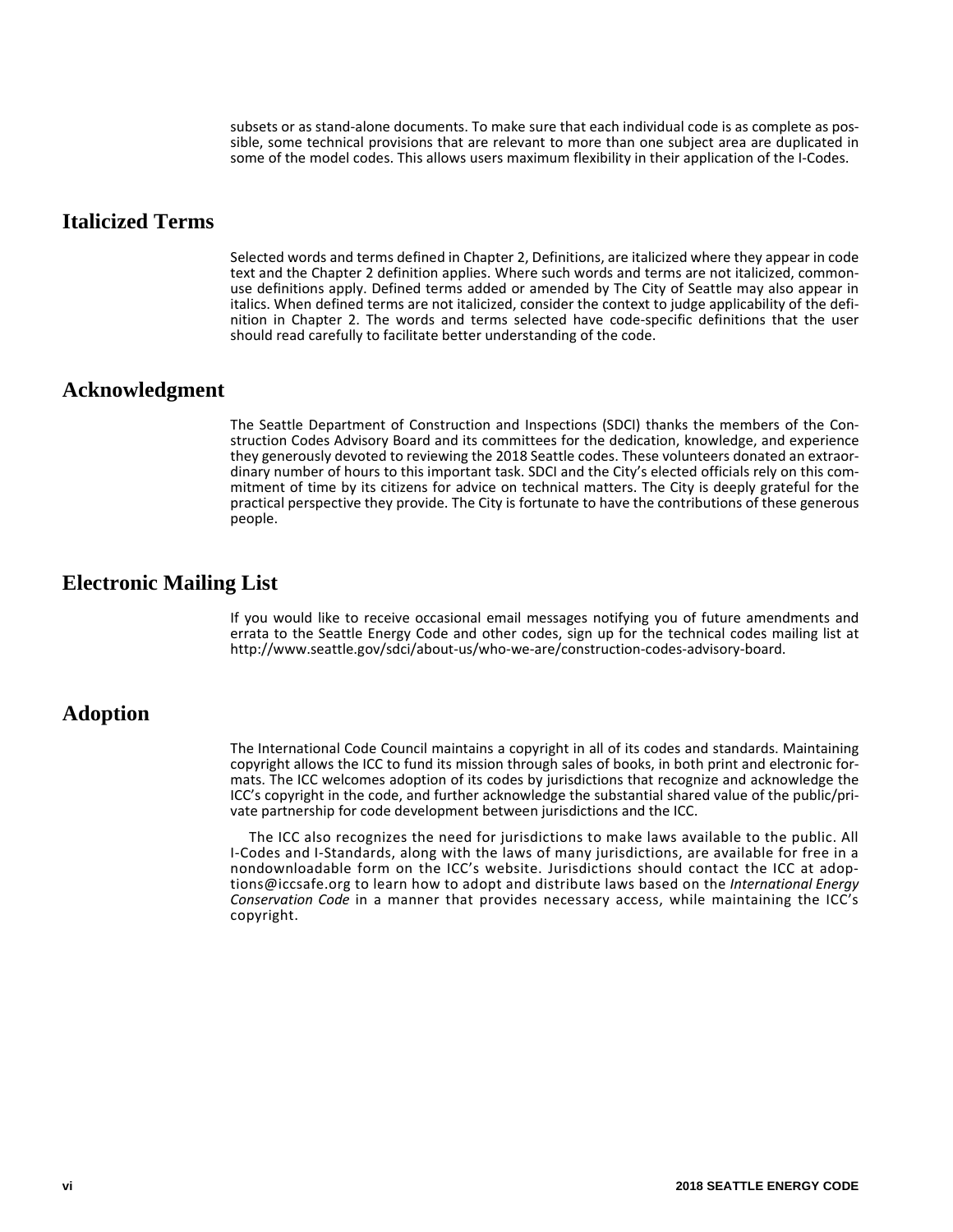# **EFFECTIVE USE OF THE INTERNATIONAL ENERGY CONSERVATION CODE**

The *International Energy Conservation Code* (IECC) is a model code that regulates minimum energy conservation requirements for new buildings. The IECC addresses energy conservation requirements for all aspects of energy uses in both commercial and residential construction, including heating and ventilating, lighting, water heating, and power usage for appliances and building systems.

 The IECC is a design document. For example, before one constructs a building, the designer must determine the minimum insulation *R*-values and fenestration *U-*factors for the building exterior envelope. Depending on whether the building is for residential use or for commercial use, the IECC sets forth minimum requirements for exterior envelope insulation, window and door *U-*factors and SHGC ratings, duct insulation, lighting and power efficiency, and water distribution insulation.

## **Arrangement and Format of the 2018 IECC**

The IECC contains two separate sets of provisions—one for commercial buildings and one for residential buildings. Each set of provisions is applied separately to buildings within their scope. The IECC—Commercial Provisions apply to all buildings except for residential buildings three stories or less in height. The IECC—Residential Provisions apply to detached one- and two-family dwellings and multiple single-family dwellings as well as *Group R*-2, R-3 and R-4 buildings three stories or less in height. These scopes are based on the definitions of "Commercial building" and "Residential building," respectively, in Chapter 2 of each set of provisions. Note that the IECC—Commercial Provisions therefore contain provisions for residential buildings four stories or greater in height. Each set of provisions is divided into five different parts:

| <b>Chapters</b> | <b>Subjects</b>                                  |
|-----------------|--------------------------------------------------|
| $1 - 2$         | Administration and definitions                   |
| 3               | Climate zones and general materials requirements |
|                 | Energy efficiency requirements                   |
|                 | <b>Existing buildings</b>                        |
| 6               | Referenced standards                             |

The following is a chapter-by-chapter synopsis of the scope and intent of the provisions of the *International Energy Conservation Code* and applies to both the commercial and residential energy provisions:

**Chapter 1 Scope and Administration.** This chapter contains provisions for the application, enforcement and administration of subsequent requirements of the code. In addition to establishing the scope of the code, Chapter 1 identifies which buildings and structures come under its purview. Chapter 1 is largely concerned with maintaining "due process of law" in enforcing the energy conservation criteria contained in the body of this code. Only through careful observation of the administrative provisions can the code official reasonably expect to demonstrate that "equal protection under the law" has been provided.

**Chapter 2 Definitions.** Chapter 2 is the repository of the definitions of terms used in the body of the code. Codes are technical documents and every word, term and punctuation mark can impact the meaning of the code text and the intended results. The code often uses terms that have a unique meaning in the code and the code meaning can differ substantially from the ordinarily understood meaning of the term as used outside of the code.

The terms defined in Chapter 2 are deemed to be of prime importance in establishing the meaning and intent of the code text. The user of the code should be familiar with and consult this chapter because the definitions are essential to the correct interpretation of the code and the user may not be aware that a term is defined.

Additional definitions regarding climate zones are found in Tables 301.3(1) and (2). These are not listed in Chapter 2.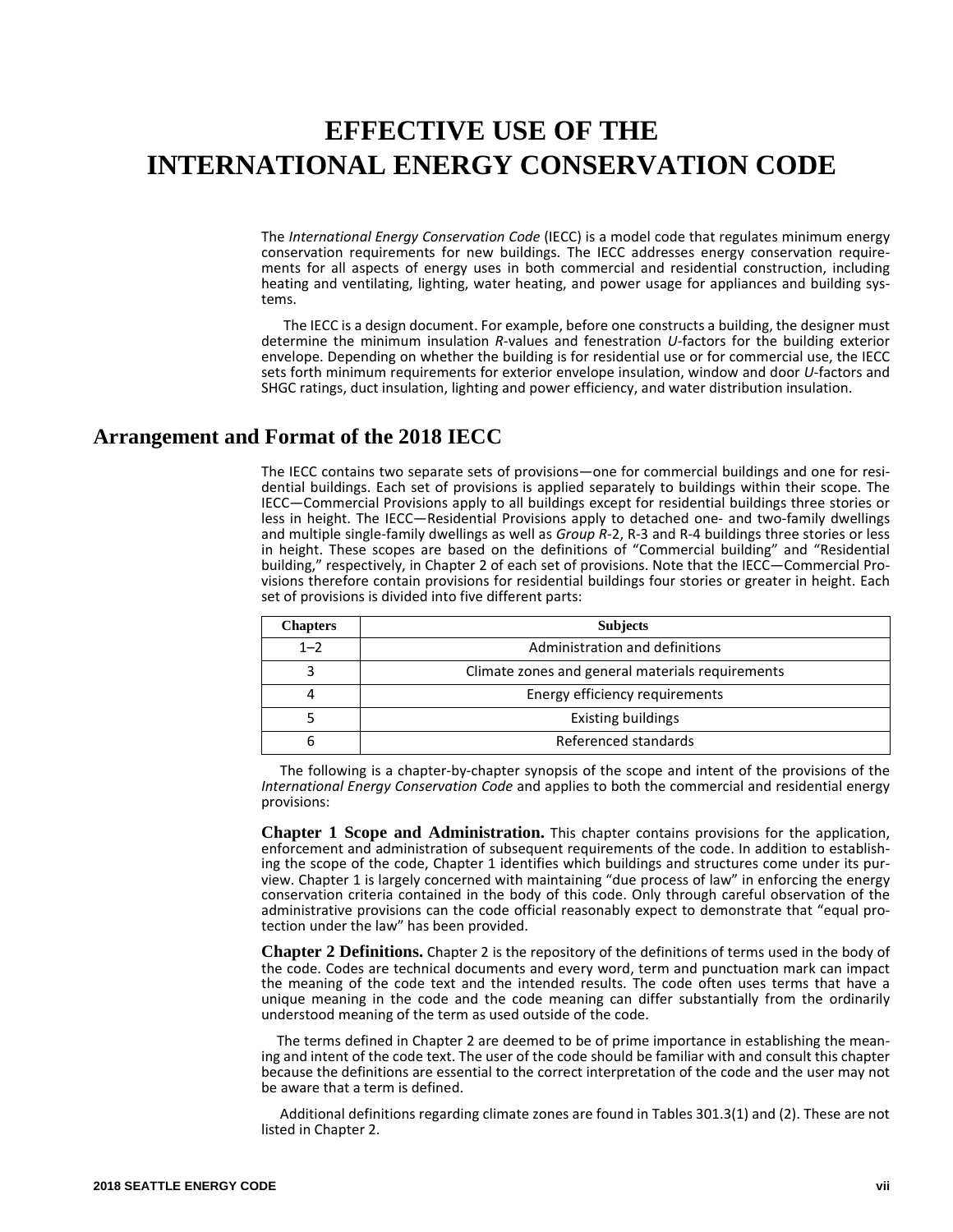Where understanding of a term's definition is especially key to or necessary for understanding of a particular code provision, the term is shown in *italics*. This is true only for those terms that have a meaning that is unique to the code. In other words, the generally understood meaning of a term or phrase might not be sufficient or consistent with the meaning prescribed by the code; therefore, it is essential that the code-defined meaning be known.

Guidance regarding tense, gender and plurality of defined terms as well as guidance regarding terms not defined in this code is provided.

**Chapter 3 General Requirements.** Chapter 3 specifies the climate zones that will serve to establish the exterior design conditions. In addition, Chapter 3 provides interior design conditions that are used as a basis for assumptions in heating and cooling load calculations, and provides basic material requirements for insulation materials and fenestration materials.

Climate has a major impact on the energy use of most buildings. The code establishes many requirements such as wall and roof insulation *R*-values, window and door thermal transmittance (*U-*factors) and provisions that affect the mechanical systems based on the climate where the building is located. This chapter contains information that will be used to properly assign the building location into the correct climate zone and is used as the basis for establishing or eliminating requirements.

**Chapter 4 Energy Efficiency.** Chapter 4 of each set of provisions contains the technical requirements for energy efficiency.

**Commercial Energy Efficiency.** Chapter 4 of the IECC—Commercial Provisions contains the energy-efficiency-related requirements for the design and construction of most types of commercial buildings and residential buildings greater than three stories in height above grade. This chapter defines requirements for the portions of the building and building systems that impact energy use in new commercial construction and new residential construction greater than three stories in height, and promotes the effective use of energy. In addition to energy conservation requirements for the building envelope, this chapter contains requirements that impact energy efficiency for the HVAC systems, the electrical systems and the plumbing systems. It should be noted, however, that requirements are contained in other codes that have an impact on energy conservation. For instance, requirements for water flow rates are regulated by the *International Plumbing Code*.

**Residential Energy Efficiency.** Chapter 4 of the IECC—Residential Provisions contains the energy-efficiency-related requirements for the design and construction of residential buildings regulated under this code. It should be noted that the definition of a *residential building* in this code is unique for this code. In this code, a *residential building* is a detached one- and two-family dwelling and multiple single-family dwellings as well as R-2, R-3 or R-4 buildings three stories or less in height. All other buildings, including residential buildings greater than three stories in height, are regulated by the energy conservation requirements in the IECC—Commercial Provisions. The applicable portions of a residential building must comply with the provisions within this chapter for energy efficiency. This chapter defines requirements for the portions of the building and building systems that impact energy use in new residential construction and promotes the effective use of energy. The provisions within the chapter promote energy efficiency in the building envelope, the heating and cooling system and the service water heating system of the building.

**Chapter 5 Existing Buildings.** Chapter 5 of each set of provisions contains the technical energy efficiency requirements for existing buildings. Chapter 5 provisions address the maintenance of buildings in compliance with the code as well as how additions, alterations, repairs and changes of occupancy need to be addressed from the standpoint of energy efficiency. Specific provisions are provided for historic buildings.

**Chapter 6 Referenced Standards.** The code contains numerous references to standards that are used to regulate materials and methods of construction. Chapter 6 contains a comprehensive list of all standards that are referenced in the code. The standards are part of the code to the extent of the reference to the standard. Compliance with the referenced standard is necessary for compliance with this code. By providing specifically adopted standards, the construction and installation requirements necessary for compliance with the code can be readily determined. The basis for code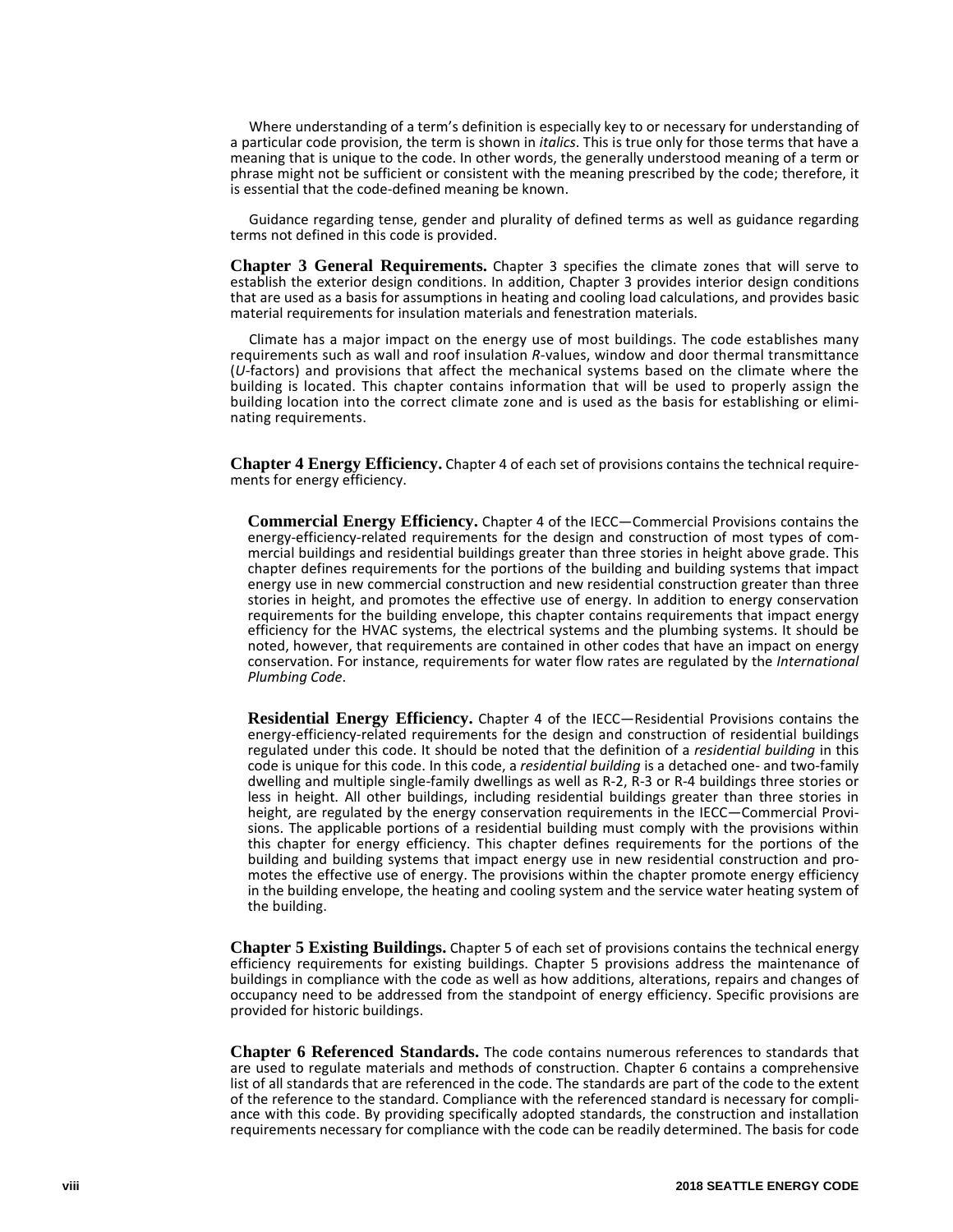compliance is, therefore, established and available on an equal basis to the code official, contractor, designer and owner.

Chapter 6 is organized in a manner that makes it easy to locate specific standards. It lists all of the referenced standards, alphabetically, by acronym of the promulgating agency of the standard. Each agency's standards are then listed in either alphabetical or numeric order based on the standard identification. The list also contains the title of the standard; the edition (date) of the standard referenced; any addenda included as part of the ICC adoption; and the section or sections of this code that reference the standard.

# **Abbreviations and Notations**

The following is a list of common abbreviations and units of measurement used in this code. Some of the abbreviations are for terms defined in Chapter 2. Others are terms used in various tables and text of the code.

| <b>AFUE</b>           | Annual fuel utilization efficiency    |
|-----------------------|---------------------------------------|
| bhp                   | Brake horsepower (fans)               |
| Btu                   | <b>British thermal unit</b>           |
| Btu/h-ft <sup>2</sup> | Btu per hour per square foot          |
| C-factor              | See Chapter 2-Definitions             |
| <b>CDD</b>            | Cooling degree days                   |
| cfm                   | Cubic feet per minute                 |
| cfm/ft <sup>2</sup>   | Cubic feet per minute per square foot |
| ci                    | Continuous insulation                 |
| COP                   | Coefficient of performance            |
| <b>DCV</b>            | Demand control ventilation            |
| $^{\circ}C$           | Degrees Celsius                       |
| $\circ$ F             | Degrees Fahrenheit                    |
| <b>DWHR</b>           | Drain water heat recovery             |
| DX                    | Direct expansion                      |
| E,                    | Combustion efficiency                 |
| $E_{v}$               | Ventilation efficiency                |
| $E_{t}$               | Thermal efficiency                    |
| <b>EER</b>            | Energy efficiency ratio               |
| FF                    | Energy factor                         |
| ERI                   | Energy rating index                   |
| F-factor              | See Chapter 2-Definitions             |
| FDD                   | Fault detection and diagnostics       |
| FEG                   | Fan efficiency grade                  |
| FL                    | <b>Full load</b>                      |
| $\mathrm{ft}^2$       | Square foot                           |
| gpm                   | Gallons per minute                    |
| HDD                   | Heating degree days                   |
| hp                    | Horsepower                            |
| <b>HSPF</b>           | Heating seasonal performance factor   |